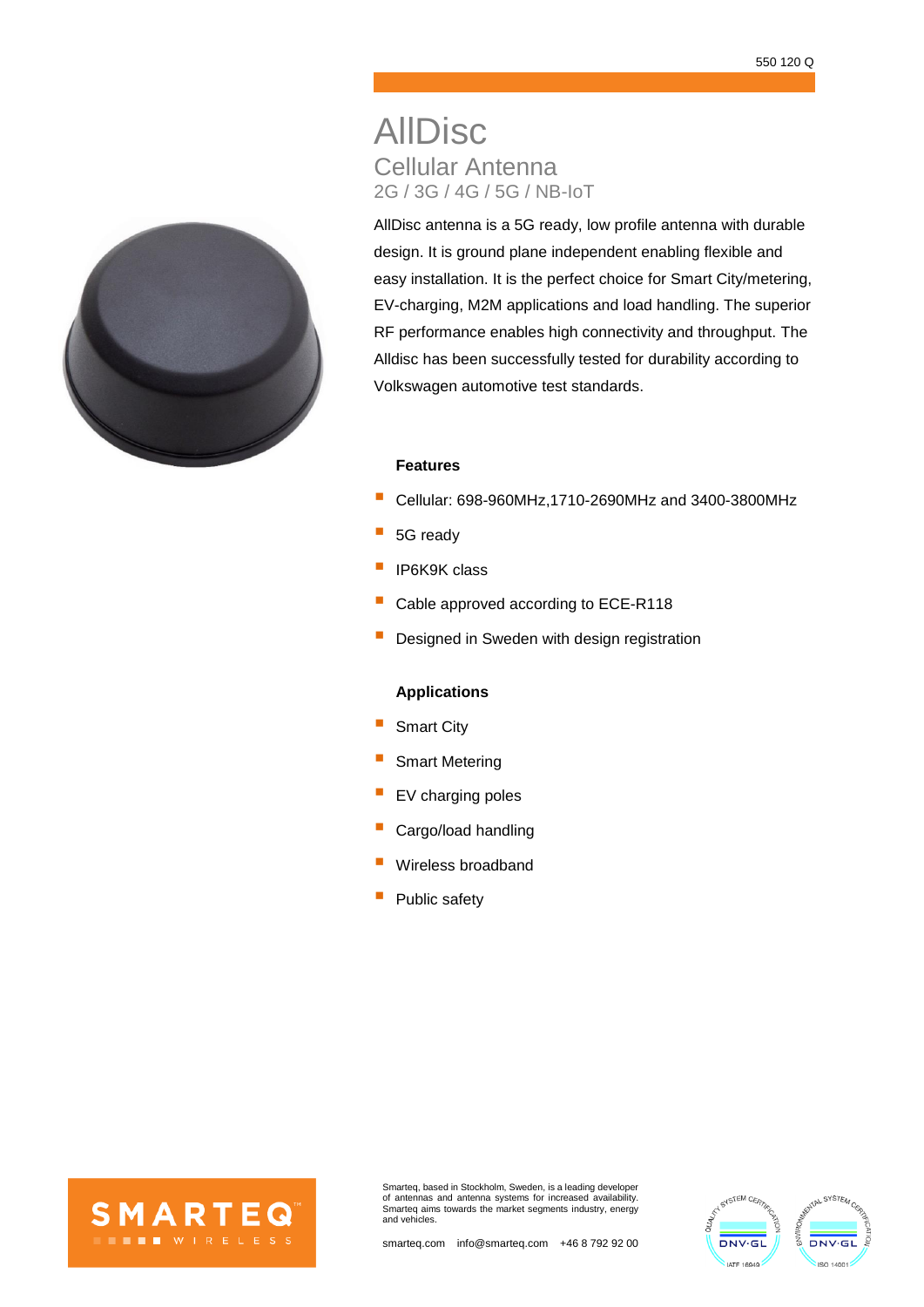## **Specifications**

## **Electrical**

| Frequencies                                     | 698-960MHz   |              |
|-------------------------------------------------|--------------|--------------|
|                                                 | 1710-2690MHz |              |
|                                                 | 3400-3800MHz |              |
| Impedance                                       | $50\Omega$   |              |
| Polarization                                    | Vertical     |              |
| VSWR (0.5m cable)                               | 698-790MHz   | $≤ 2:1$      |
|                                                 | 790-880MHz   | $\leq 2.0:1$ |
|                                                 | 880-960MHz   | ≤ 2.7:1      |
|                                                 | 1710-1880MHz | ≤ 2.5:1      |
|                                                 | 1880-2170MHz | $≤ 2:1$      |
|                                                 | 2500-2690MHz | $\leq 3.0:1$ |
|                                                 | 3400-3800MHz | $\leq 3.0.1$ |
| Gain,                                           | 698-960MHz   | 4.5dBi       |
| on ground plane<br>(peak gain, excluding cable) | 1710-1880MHz | 5dBi         |
|                                                 | 1920-2170MHz | 4.5dBi       |
|                                                 | 2500-2690MHz | 3.5dBi       |
|                                                 | 3400-3800MHz | 7dBi         |
| Gain.<br>on non-conducting material             | 698-880MHz   | 1dBi         |
| (peak gain, excluding cable)                    | 880-960MHz   | 1.5dBi       |
|                                                 | 1710-1880MHz | 4dBi         |
|                                                 | 1920-2170MHz | 3dBi         |
|                                                 | 2500-2690MHz | 3dBi         |
|                                                 | 3400-3800MHz | 6.5dBi       |
| Max power                                       | 10W          |              |

#### **Mechanical**

SMARTEQ

| Dimensions (D x H) | 138 x 55mm                                  |                                    |  |
|--------------------|---------------------------------------------|------------------------------------|--|
| Installation       | Hole mount with center screw                |                                    |  |
|                    | Hole dimension Ø19mm                        |                                    |  |
|                    | Installation thickness $\leq 8.5$ mm        |                                    |  |
|                    | Min. installation radius 2000mm             |                                    |  |
| Cable              | RG316, grey                                 |                                    |  |
|                    | Other cable length upon request             |                                    |  |
| Connector          | SMA-Male, Other connector type upon request |                                    |  |
| Weight             | $-200q$                                     |                                    |  |
| Material           | PC/PBT/Aluminum alloy                       |                                    |  |
| Color              | Black, White, Grey (RAL7035)                |                                    |  |
| IP class           | IP6K9K                                      |                                    |  |
| Temperature        | Storage                                     | $-40^{\circ}$ C to $+85^{\circ}$ C |  |
|                    | Operating                                   | $-40^{\circ}$ C to $+85^{\circ}$ C |  |

Smarteq, based in Stockholm, Sweden, is a leading developer of antennas and antenna systems for increased availability. Smarteq aims towards the market segments industry, energy and vehicles.